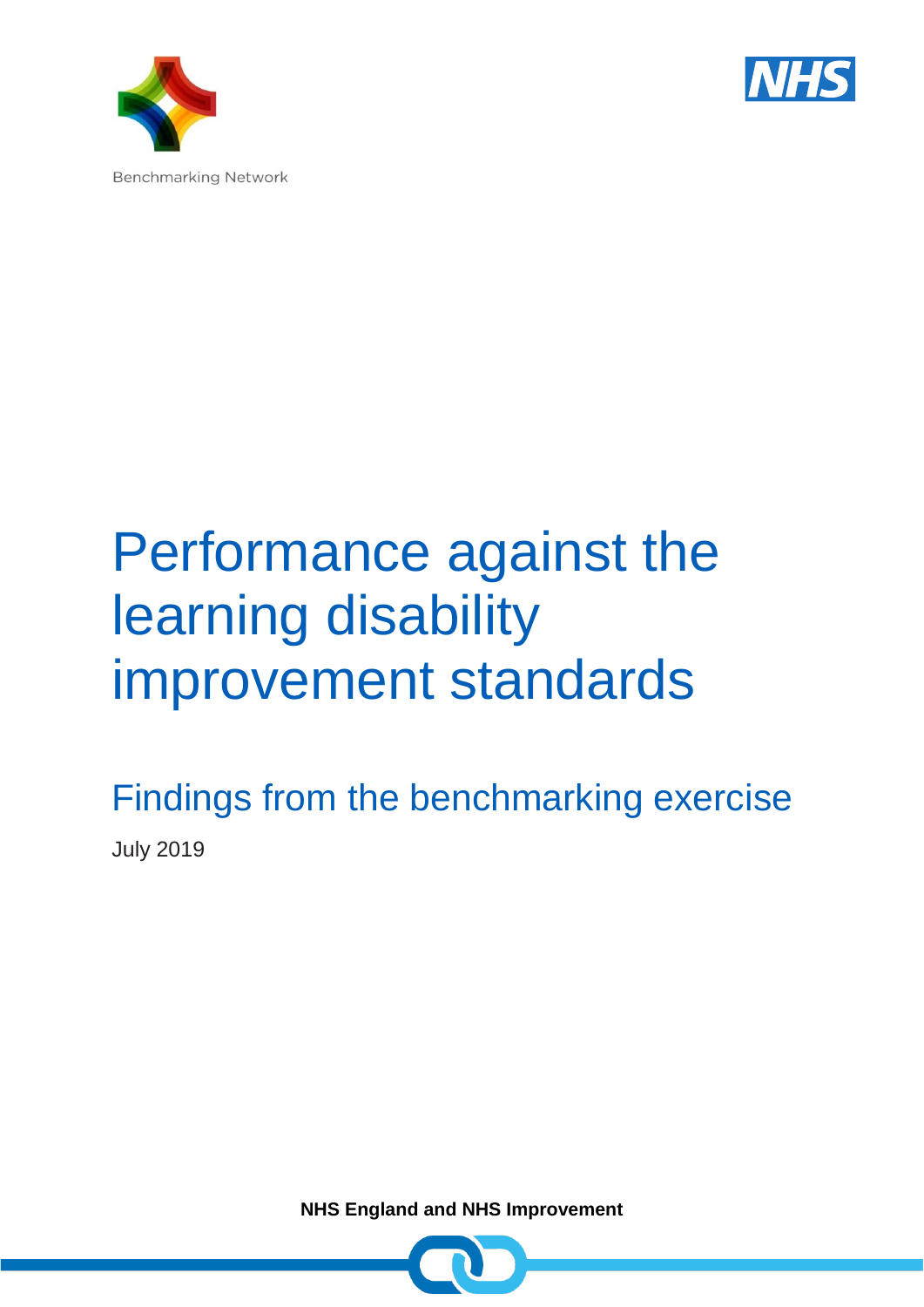### **Contents**

| 2. The learning disabilities improvement standards benchmarking |  |
|-----------------------------------------------------------------|--|
|                                                                 |  |
|                                                                 |  |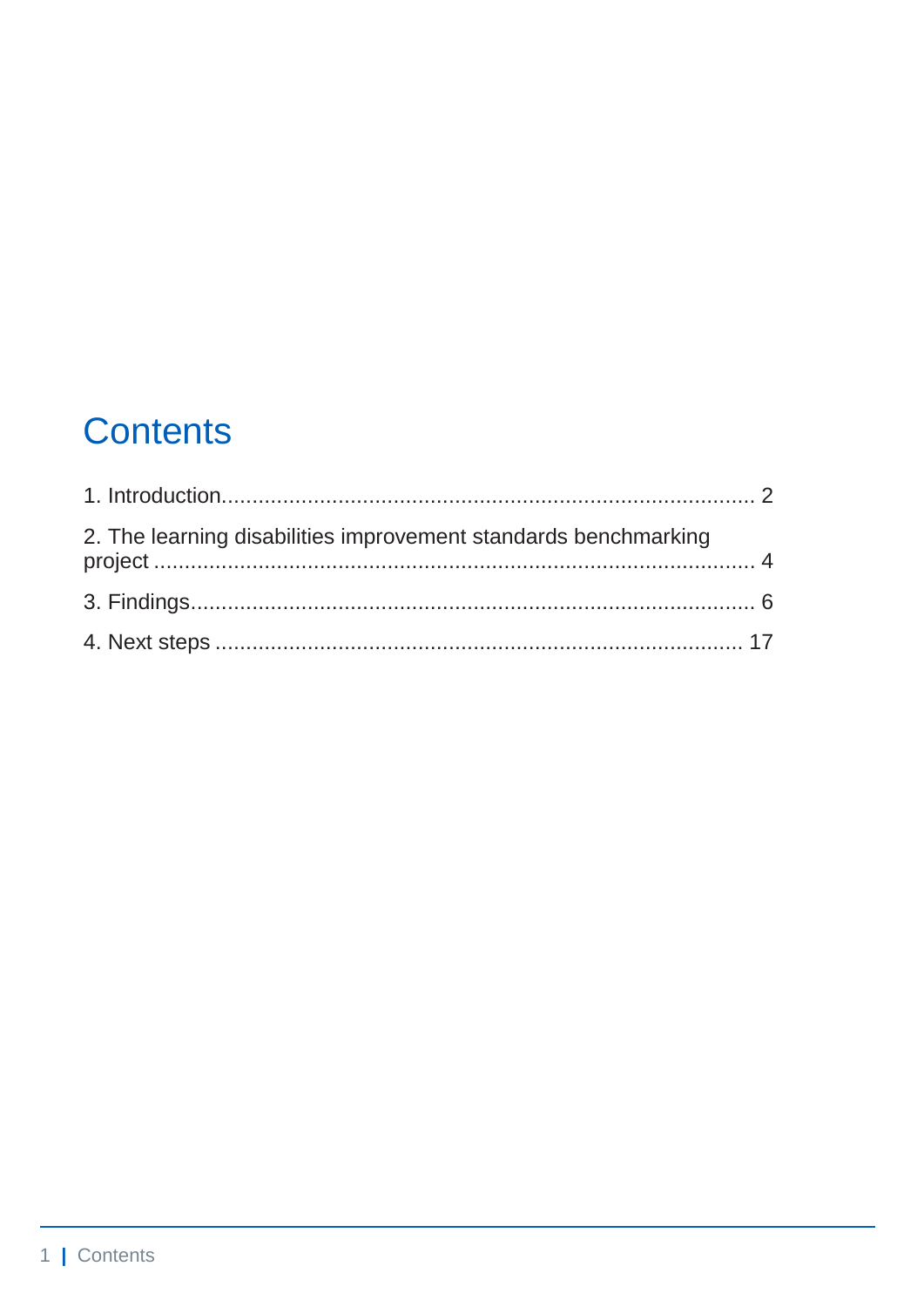## <span id="page-2-0"></span>1. Introduction

Over a million people in England have a learning disability and we know they often experience poorer access to healthcare than the general population. The NHS Long [Term Plan](https://www.longtermplan.nhs.uk/) (January 2019) commits the NHS to ensuring all people with a learning disability, autism or both can live happier, healthier, longer lives.

In June 2018, NHS Improvement launched the national [learning disability](https://improvement.nhs.uk/resources/learning-disability-improvement-standards-nhs-trusts/) [improvement standards for NHS trusts.](https://improvement.nhs.uk/resources/learning-disability-improvement-standards-nhs-trusts/) These were designed with people with a learning disability, carers, family members and healthcare professionals to drive rapid improvement of patient experience and equity of care.

The four standards, the first three of which apply to all NHS trusts, cover:

- respecting and protecting rights
- inclusion and engagement
- workforce
- specialist learning disabilities services.

A trust's compliance with these standards demonstrates it has the right structures, processes, workforce and skills to deliver the outcomes that people with learning disabilities, autism or both, their families and carers expect and deserve, as well as commitment to sustainable quality improvement in the services and pathways for this group.

To deliver these standards and achieve the vision of the Long-Term Plan, NHS trusts need to optimise access to healthcare for people with learning disabilities, autism or both: this requires organisational development and collaboration with other providers.

This report documents our findings from the first collection of data on trust performance against the four standards. It provides a holistic view from the perspectives of people with a learning disability, their carers and families, staff and organisations, and insight into the specific quality of care indicators, activity data and workforce indicators.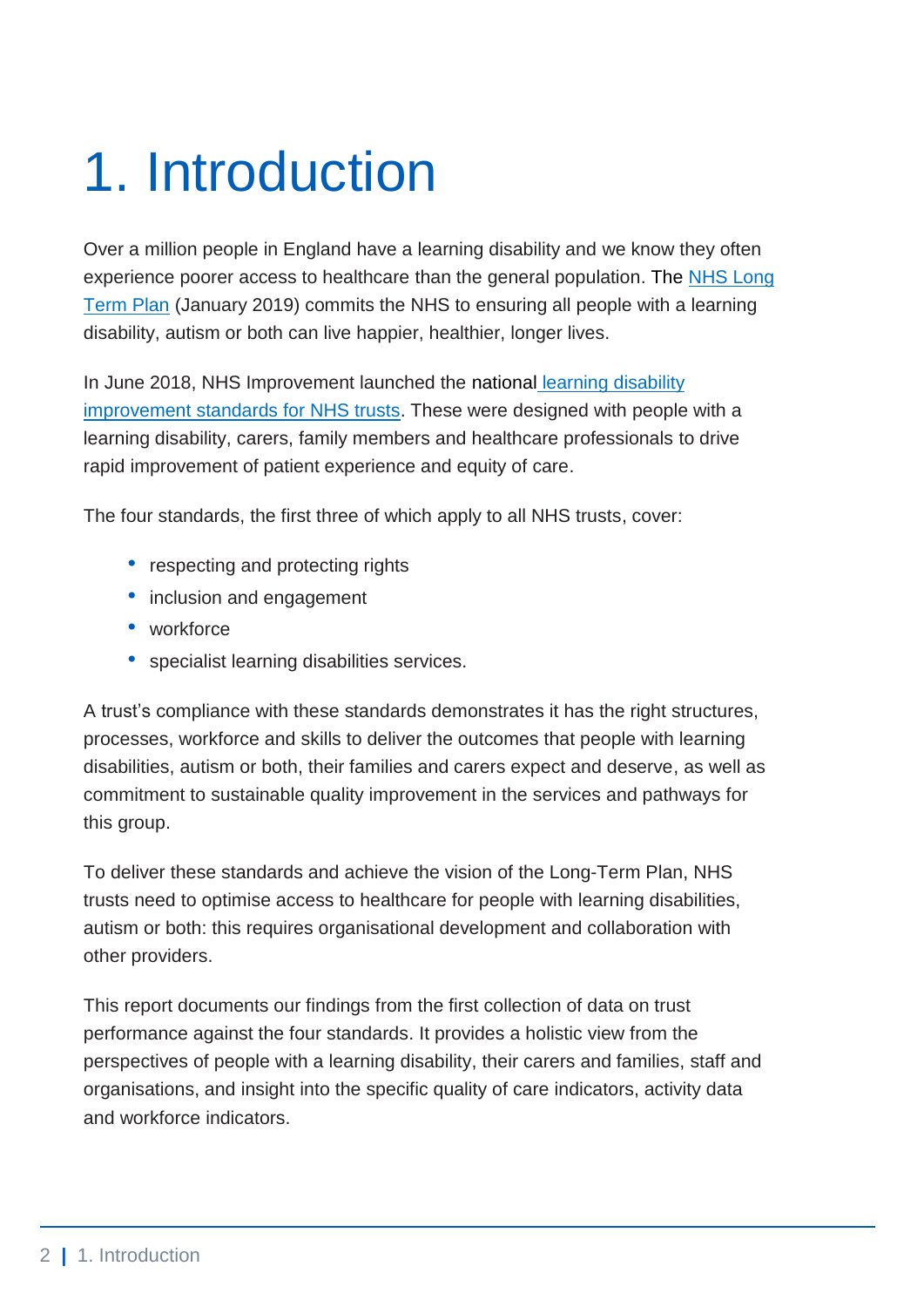This data gives the baseline position against which progress can now be measured, allows NHS trusts to compare their performance with that of their peers and helps us develop strategies for the successful implementation of the standards.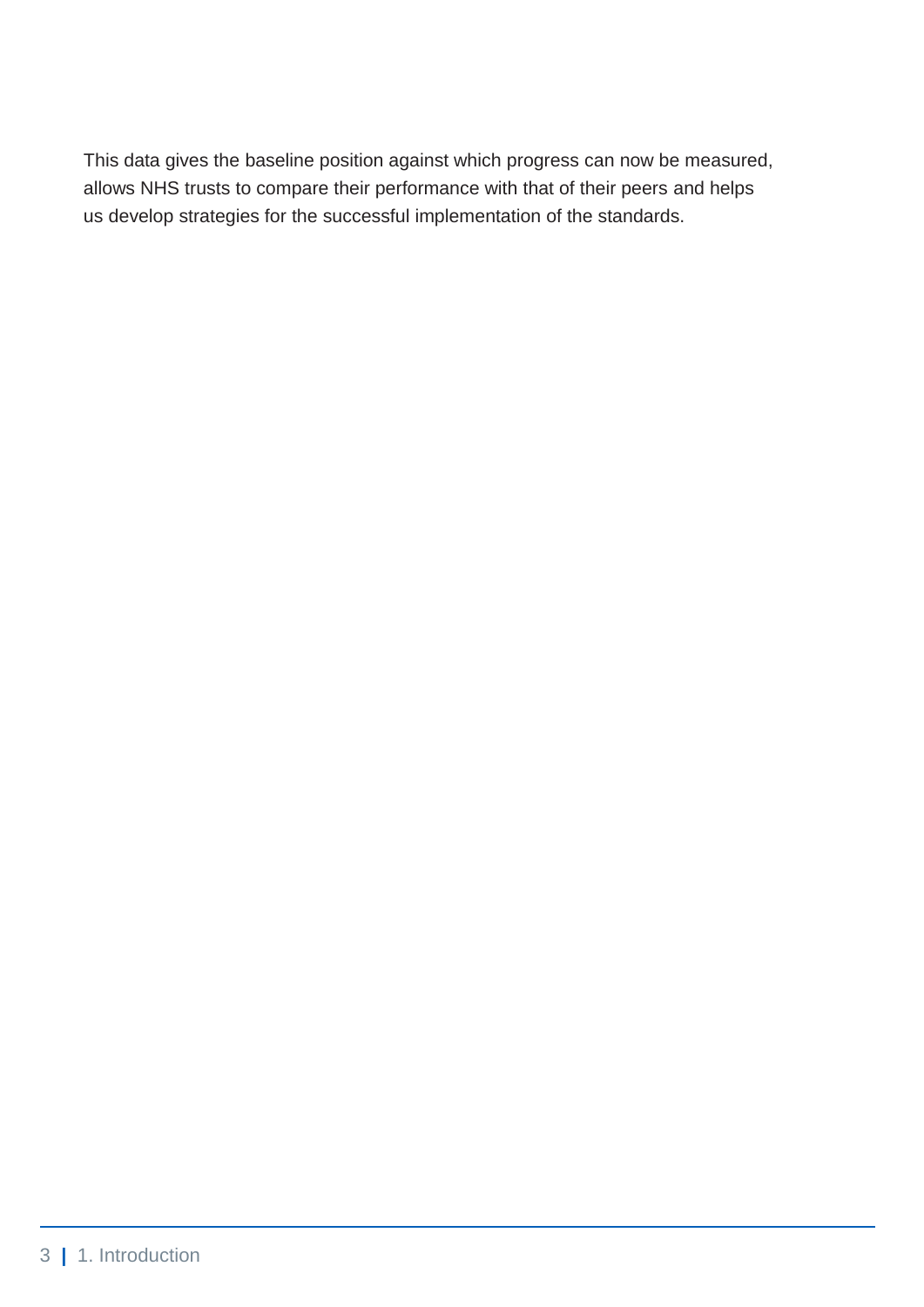### <span id="page-4-0"></span>2. The learning disabilities improvement standards benchmarking project

2018/19 was the first year of the learning disabilities improvement standards project – a pilot year in which we gathered baseline information from providers on their compliance with the standards, together with the views of staff and patients.

Using NHS Improvement's learning disability toolkit, NHS Benchmarking Network and NHS Improvement together developed an organisational-level data collection, a staff survey and a service user survey, with the three triangulated in this pilot benchmarking exercise. The toolkit is based on the four learning disability improvement standards. The draft questionnaires were reviewed by NHS Benchmarking Network member organisations (mental health reference group), patient groups, people with learning disabilities and carers, and other professionals identified by NHS Improvement. The service user and staff questionnaires were designed with information governance and General Data Protection Regulation (GDPR) compliance.

We surveyed providers, staff and service users between 17 September and 31 December 2018, running this exercise alongside NHS Benchmarking Network's core learning disabilities project that has collected data on NHS-provided specialist learning disability services for the last four years.

#### Data collection

Trusts were given three months to collect the required data (for 2017/18). For the organisational-level survey, trusts were advised to get a group of key individuals collectively to respond on its behalf, to reduce the risk of bias. Data collection was online via the NHS Benchmarking Network portal. We provided trusts with an Excel spreadsheet version of the dataset metrics to make data collection as easy as possible.

We also provided trusts with information governance and GDPR-compliant guidance on identifying patients and staff to invite to complete the surveys. They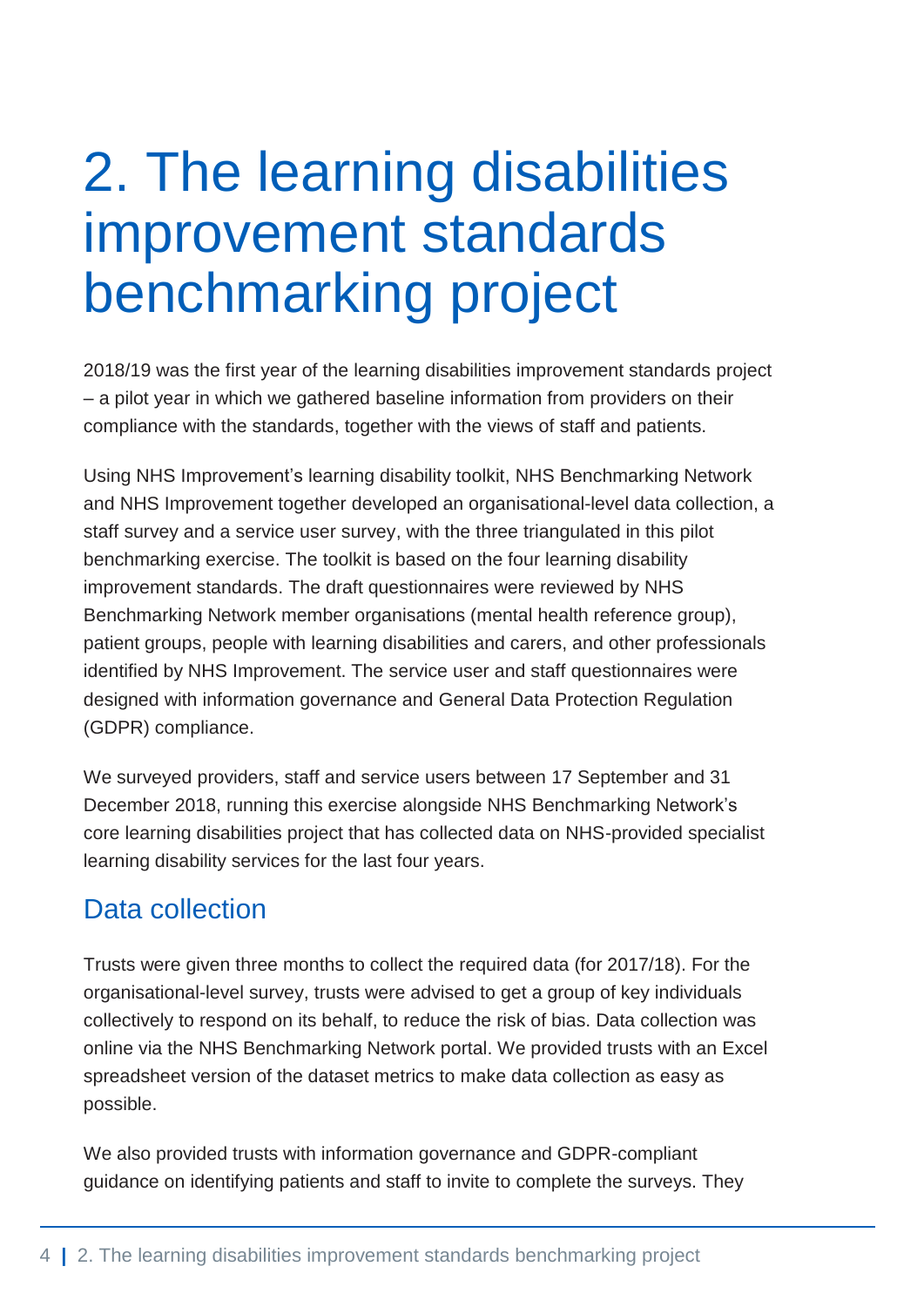were asked to identify 20 members of staff and up to 80 service users.

Both the service user and staff surveys were available online and participants were given a unique access code to the online data collection pages to allow them to respond anonymously. Service users were initially sent a letter asking for their explicit consent to participate and offered telephone advice and support to complete the survey from Pathways Associates, a learning disabilities support organisation.

#### Data validation, analysis and reporting

The project team validated and analysed the data from the three collections. Where there appeared to be errors, we contacted organisations to discuss the quality of their data. Where required, we accepted and included revisions in our analysis.

#### **Participation**

A total of 213 organisations from across England registered for the project. They divide by organisation type as follows:

| <b>Organisation type</b>                       | <b>Number</b> |
|------------------------------------------------|---------------|
| Specialist LD service provider*                | 63            |
| Acute                                          | 129           |
| Community                                      |               |
| Mental health with no specialist LD<br>service |               |
| Ambulance                                      |               |

\* Organisations were asked to identify if they provided a specialist LD service and if they were registering as a specialist provider.

Of these organisations:

- **191** completed the organisational-level data collection
- **189** surveyed their staff, returning **2,168** completed surveys
- **119** surveyed their service users, returning **635** completed surveys. The target number of participants for this survey was 580.

**Acknowledgement:** We thank all the organisations that participated in this pilot year of the benchmarking project. Thank you also to Pathways Associates.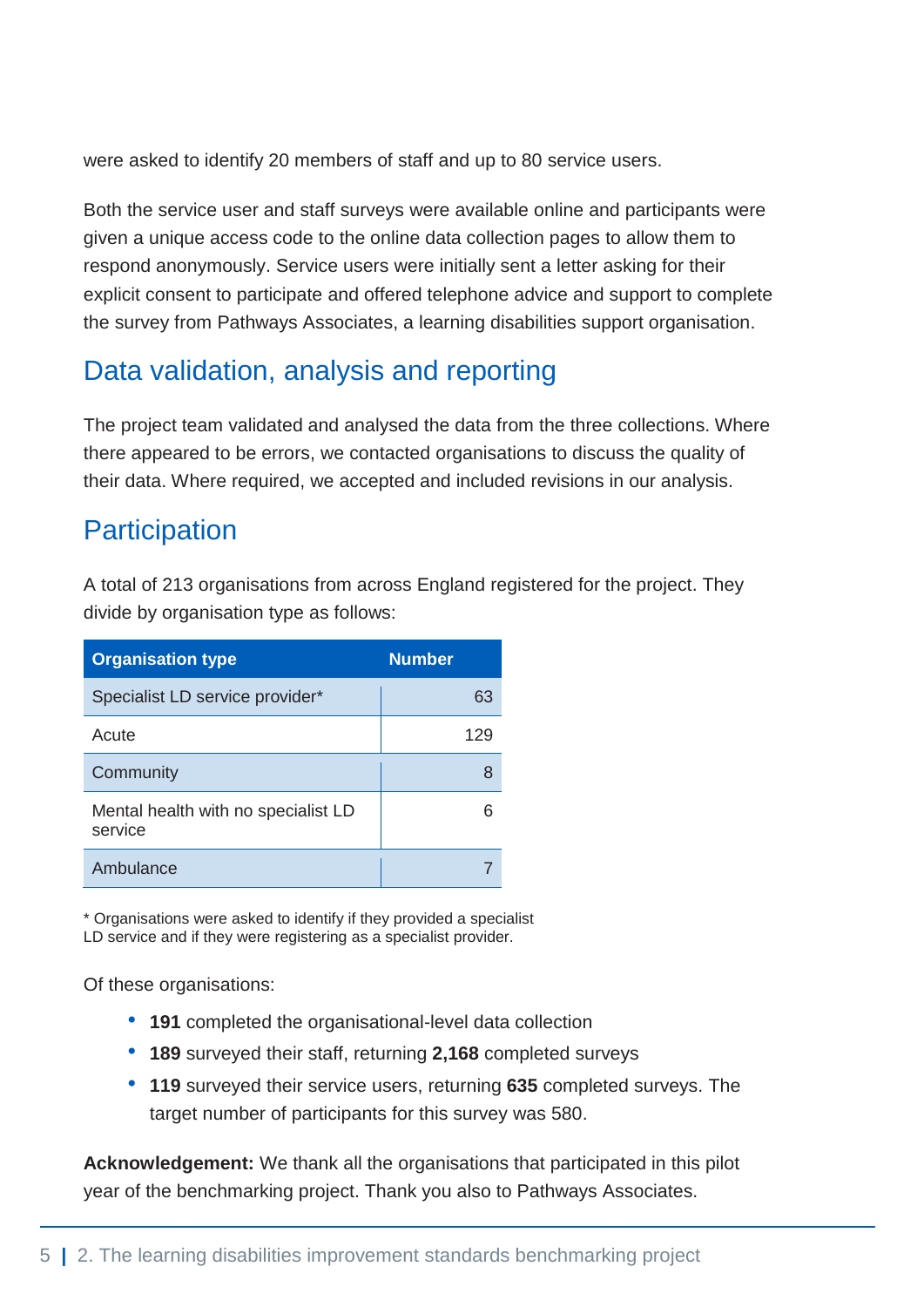# <span id="page-6-0"></span>3. Findings

The improvement measures supporting delivery of the standards indicate how well an organisation is doing, and this data collection provides the baseline for the quality of care English NHS organisations are delivering to people with a learning disability, autism or both. We will measure progress in implementing the learning disabilities improvement standards against this baseline.

Many trusts are performing well and can demonstrate commitment to service improvement. However, variation is evident across England, and even the best performing organisations have identified areas where compliance with the standards should be improved and made more systematic, particularly the ability to reliably identify people with a learning disability and having the capacity to ensure effective system-wide liaison and co-ordination. Doing so will better position providers to deliver the vision of the NHS Long Term Plan for people with learning disabilities, autism or both.

In this section we summarise the findings; more detail can be found in the appendices. All data is for the financial year 2017/18.

For the purpose of reporting, where the data from universal trusts and specialist trusts present similar findings, we have aggregated their performance percentages, but where findings are specific to one or the other type of trust we make this clear. As the standards are developed as part of the NHS Long Term Plan, we anticipate findings from universal and specialist provider organisations will be presented separately.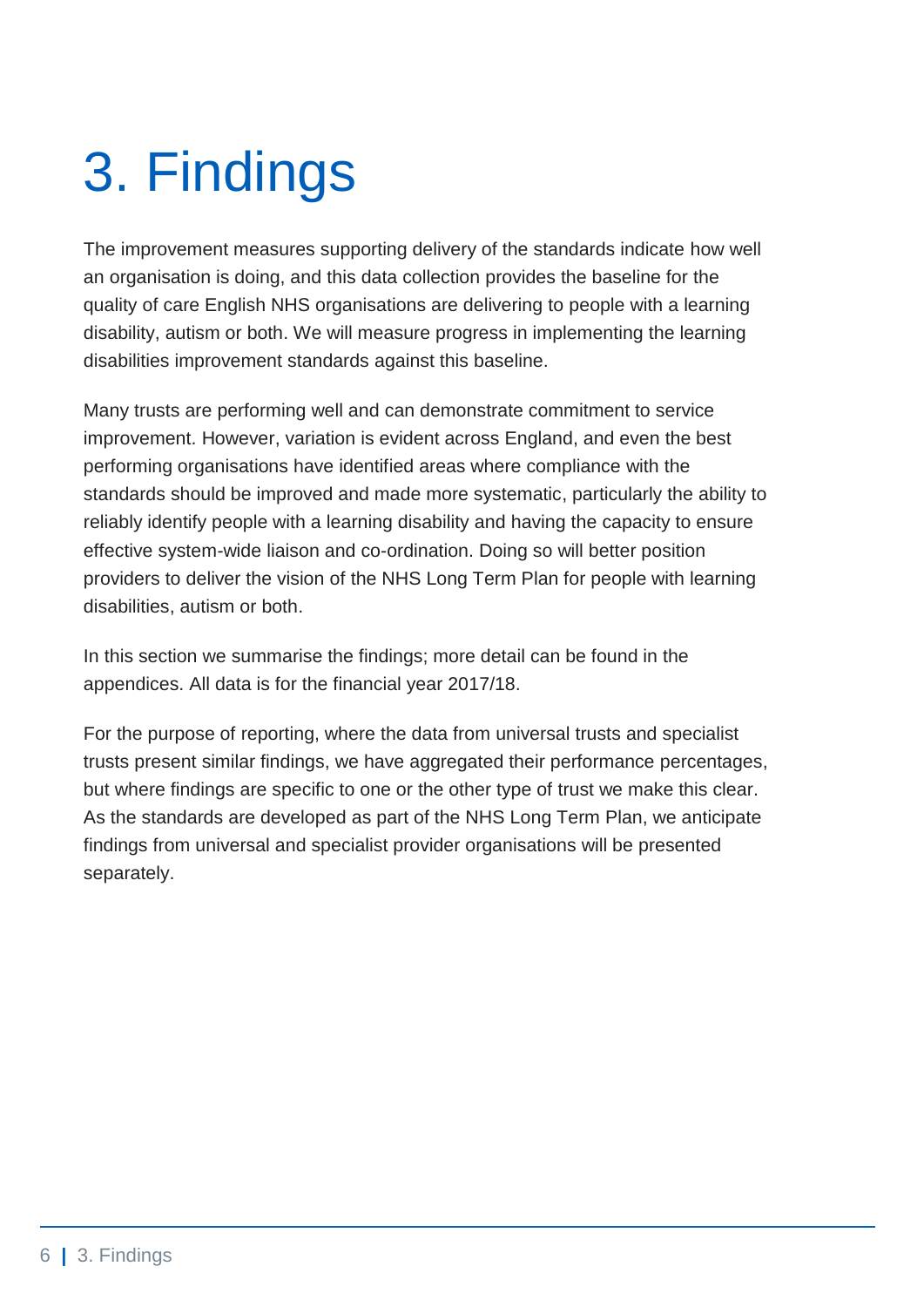### Standard 1: Respecting and protecting rights

All trusts must ensure that they meet their Equality Act Duties to people with learning disabilities, autism or both, and that the wider human rights of these people are respected and protected, as required by the Human Rights Act.

Those trusts performing well against Standard 1 identify and

#### **Table 1: Summary of performance against Standard 1**

flag people with learning disabilities, autism or both as they access and progress through their services; make reasonable adjustments across their pathways of care; promote antidiscriminatory practice; effectively monitor any restrictions on people's freedom; and have robust processes to learn lessons and make improvements.

Findings are summarised in Table 1 below and given in full in [Appendix 1.](https://improvement.nhs.uk/resources/learning-disability-improvement-standards-nhs-trusts/)

| <b>Improvement measure</b>                                                                                                                                                                                                      | Performance against indicators of a<br>good service                                                                                                                                                                                                                                                                          | Indicators of areas for improvement |
|---------------------------------------------------------------------------------------------------------------------------------------------------------------------------------------------------------------------------------|------------------------------------------------------------------------------------------------------------------------------------------------------------------------------------------------------------------------------------------------------------------------------------------------------------------------------|-------------------------------------|
| Trusts must demonstrate they have<br>made reasonable adjustments to care<br>pathways to ensure people with<br>learning disabilities, autism or both<br>can access highly personalised care<br>and achieve equality of outcomes. | 83% of acute hospital staff said they<br>record and share information about the<br>reasonable adjustments people need.<br>54% of people with learning disabilities<br>who had used an acute hospital service<br>saw a learning disability liaison nurse.<br>Only 6% of this group reported<br>unhappiness with this support. |                                     |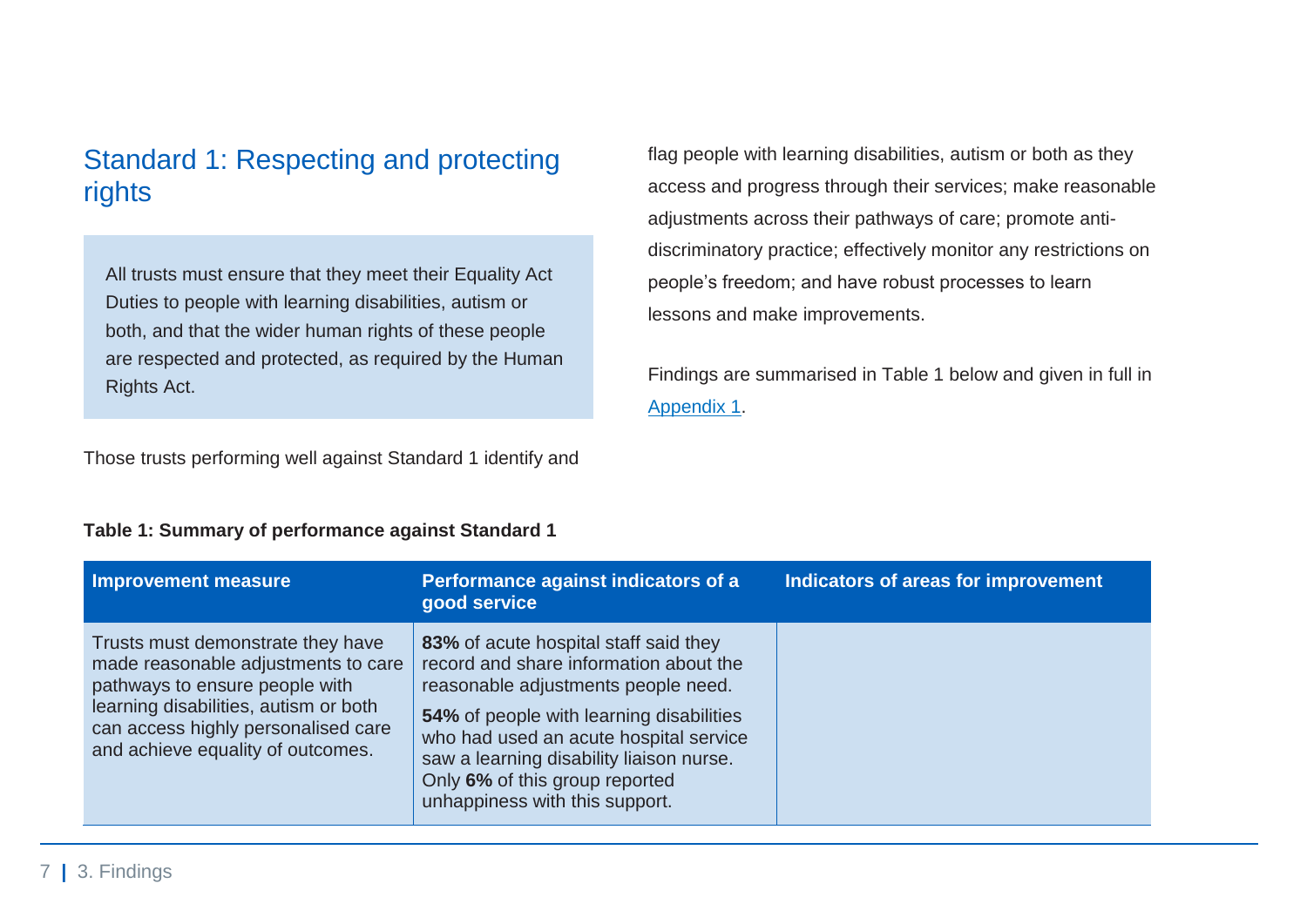| <b>Improvement measure</b>                                                                                                                                                                                                                                                         | Performance against indicators of a<br>good service                                                                                                                                                                                    | Indicators of areas for improvement                                                                                                   |
|------------------------------------------------------------------------------------------------------------------------------------------------------------------------------------------------------------------------------------------------------------------------------------|----------------------------------------------------------------------------------------------------------------------------------------------------------------------------------------------------------------------------------------|---------------------------------------------------------------------------------------------------------------------------------------|
| Trusts must have mechanisms to<br>identify and flag patients with learning<br>disabilities, autism or both from the<br>point of admission through to<br>discharge; and where appropriate,<br>share this information as people<br>move through departments and<br>between services. | <b>79%</b> of acute hospital trusts have<br>electronic systems to flag up people with<br>a learning disability.<br>99% of trusts agreed that anyone in<br>hospital should have access to advocacy<br>services.                         | 77% of acute hospital trusts are unable to<br>recognise if someone on a waiting list has<br>a learning disability.                    |
| Trusts must have processes to<br>investigate the death of a person with<br>learning disabilities, autism or both<br>while using their services, and to<br>learn lessons.                                                                                                           | 98% of trusts have implemented<br>improvement plans to reduce preventable<br>deaths.<br>71% of trusts that have LeDeR reviewers<br>undertake a minimum of two to three<br>reviews a year.                                              |                                                                                                                                       |
| Trusts must demonstrate that they<br>vigilantly monitor any restrictions or<br>deprivations of liberty associated with<br>the delivery of care and treatment to<br>people with learning disabilities,<br>autism or both.                                                           | 82% and 93% of specialist learning<br>disability providers and acute hospital<br>trusts respectively have a policy for<br>restrictions and deprivations of liberty,<br>and 75% and 83% respectively conduct<br>audits of restrictions. |                                                                                                                                       |
| Trusts must have measures to<br>promote anti-discriminatory practice<br>in relation to people with learning<br>disabilities, autism or both.                                                                                                                                       | 94% of people with learning disabilities<br>said they were treated with respect when<br>using their trust's services.                                                                                                                  | Only 45% of specialist learning disability<br>services and 37% of acute hospital trusts<br>maintain contact with people with learning |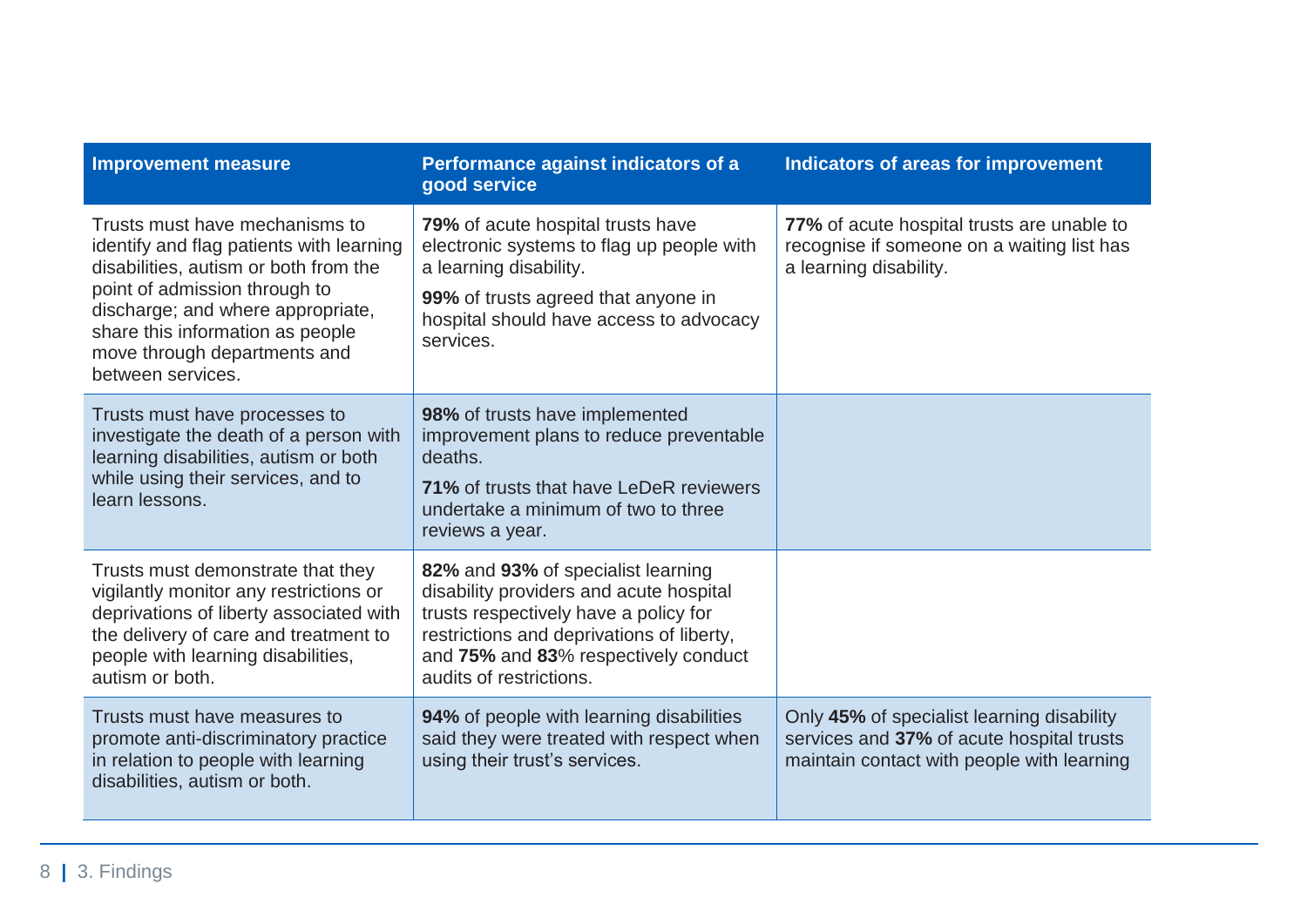| Improvement measure | Performance against indicators of a<br>good service | Indicators of areas for improvement                                                                                                              |
|---------------------|-----------------------------------------------------|--------------------------------------------------------------------------------------------------------------------------------------------------|
|                     |                                                     | disabilities who are waiting to be seen and<br>offer flexible appointments.                                                                      |
|                     |                                                     | 75% of acute hospital trusts do not<br>specifically monitor and review the waiting<br>times experienced by people with learning<br>disabilities. |

#### Standard 2: Inclusion and engagement

Every trust must ensure all people with learning disabilities, autism or both and their families and carers are empowered to be partners in the care they receive.

A good service is provided by a values-led organisation that engages people with learning disabilities, autism or both as active partners in their own care. Those performing well

against Standard 2 empower and support people to exercise their rights and be fully engaged in reviewing and developing services.

They ensure that people with learning disabilities and families are fully involved as partners, both when looking to improve and in investigations when something goes wrong.

Findings are summarised in Table 2 below and given in full in [Appendix 2.](https://improvement.nhs.uk/resources/learning-disability-improvement-standards-nhs-trusts/)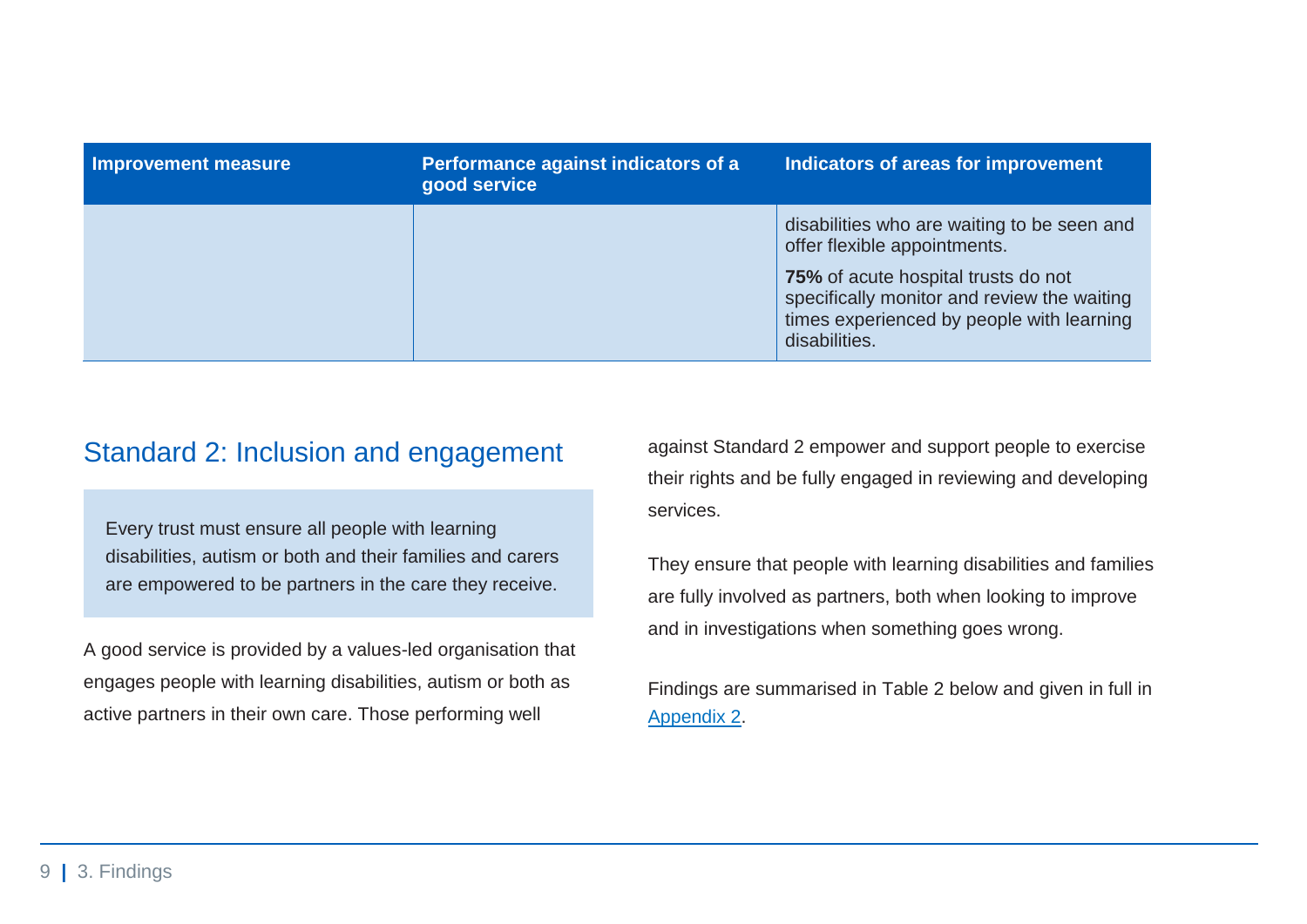| <b>Improvement measure</b>                                                                                                                                                                                  | Performance against indicators of a<br>good service                                                                                                                                                                                                                                                                                                                                                                                                                           | Indicators of areas for improvement                                                                                                                                                                                                                                                                                                                                                                                                                                                                                                               |
|-------------------------------------------------------------------------------------------------------------------------------------------------------------------------------------------------------------|-------------------------------------------------------------------------------------------------------------------------------------------------------------------------------------------------------------------------------------------------------------------------------------------------------------------------------------------------------------------------------------------------------------------------------------------------------------------------------|---------------------------------------------------------------------------------------------------------------------------------------------------------------------------------------------------------------------------------------------------------------------------------------------------------------------------------------------------------------------------------------------------------------------------------------------------------------------------------------------------------------------------------------------------|
| Trusts must demonstrate processes<br>that ensure they work and engage with<br>people receiving care, their families<br>and carers, as set out in the NHS<br>Constitution.                                   | 89% of acute hospital trusts have triage<br>services that prioritise people with<br>learning disabilities who are distressed.<br>86% of acute hospital trusts produce<br>accessible information about the services<br>they provide.<br>80% of specialist learning disability<br>services produce accessible appointment<br>letters.<br><b>76%</b> of acute hospital trusts provide<br>discounted/free parking for families and<br>carers of those with learning disabilities. | Only 26% of trusts have dedicated<br>positions on their council of governors or<br>board subcommittees for people with<br>learning disabilities.<br>55% of acute hospital trusts do not<br>provide accessible appointment letters.<br><b>13%</b> of people with learning disabilities<br>said they had made a formal complaint;<br>31% said they had wanted to make a<br>complaint or raise a concern about their<br>care.<br>33% of people with learning disabilities<br>were not shown accessible information<br>about how to make a complaint. |
| Trusts must demonstrate that their<br>services are 'values led'; for example,<br>in service design/improvement,<br>handling of complaints, investigations,<br>training and development, and<br>recruitment. | 67% of trusts involve people with learning<br>disabilities in checking the quality of<br>services.<br>75% of trusts employ people with<br>learning disabilities. On average,<br>amongst those trusts who provided data,<br>there were 6 whole time equivalent                                                                                                                                                                                                                 |                                                                                                                                                                                                                                                                                                                                                                                                                                                                                                                                                   |

#### **Table 2: Summary of performance against Standard 2**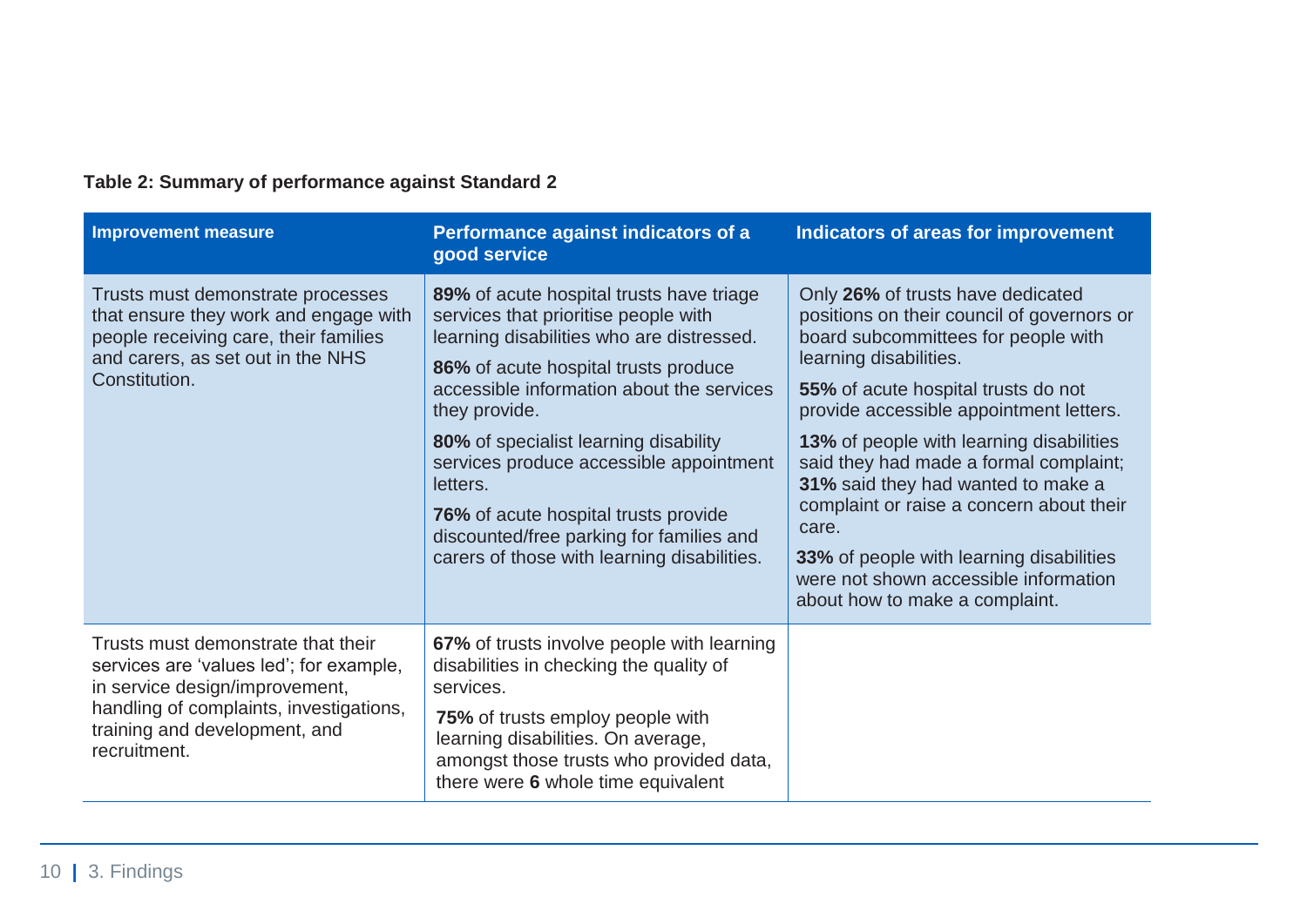| <b>Improvement measure</b>                                                                                                                                                                                  | Performance against indicators of a<br>good service                                                                                                                     | <b>Indicators of areas for improvement</b>                                                                                                                                                         |
|-------------------------------------------------------------------------------------------------------------------------------------------------------------------------------------------------------------|-------------------------------------------------------------------------------------------------------------------------------------------------------------------------|----------------------------------------------------------------------------------------------------------------------------------------------------------------------------------------------------|
|                                                                                                                                                                                                             | (WTE) employees who had a learning<br>disability.                                                                                                                       |                                                                                                                                                                                                    |
| Trusts must demonstrate that they co-<br>design relevant services with people<br>with learning disabilities, autism or both<br>and their families and carers.                                               | 98% of acute hospital trusts have on-site<br>facilities to accommodate family carers<br>overnight.                                                                      | 57% of acute hospital trusts and 64% of<br>specialist learning disability services do<br>not have 'changing places' toilets on site.                                                               |
| Trusts must demonstrate that they<br>learn from complaints, investigations<br>and mortality reviews, and that they<br>engage with and involve people,<br>families and carers throughout these<br>processes. |                                                                                                                                                                         | <b>28%</b> of staff do not feel that when<br>something goes wrong, their trust works<br>with people with learning disabilities and<br>families to put things right and stop it<br>happening again. |
| Trusts must be able to demonstrate<br>they empower people with learning<br>disabilities, autism or both and their<br>families and carers to exercise their<br>rights.                                       | 57% of staff felt people's rights are<br>always explained to them; and 68% of<br>people with learning disabilities said staff<br>had spoken to them about their rights. | 27% of people with learning disabilities<br>said that staff did not check if they had an<br>advocate.                                                                                              |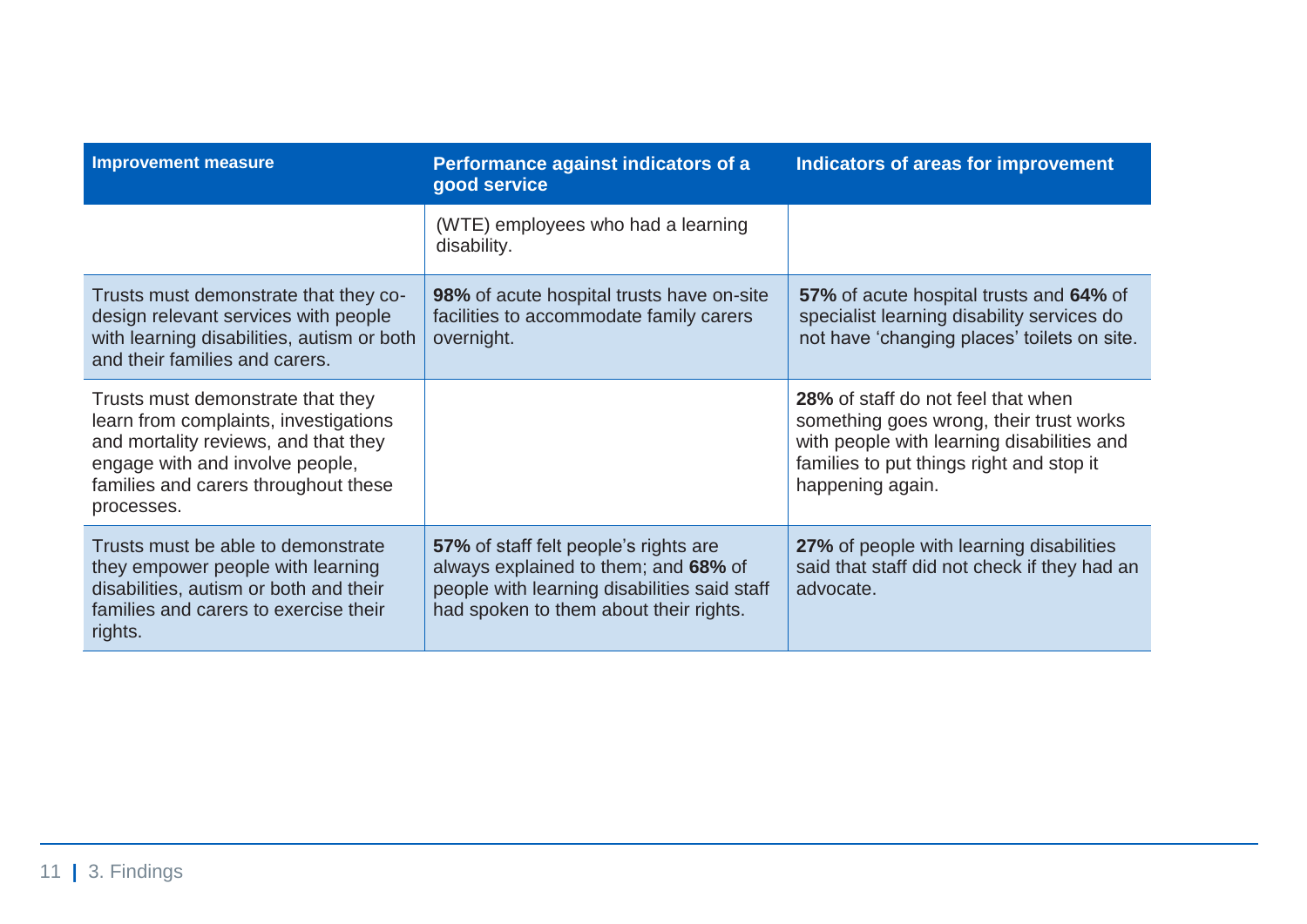#### Standard 3: Workforce

All trusts must have the skills and capacity to meet the needs of people with learning disabilities, autism or both by providing safe and sustainable staffing, with effective leadership at all levels.

Maintaining workforce is an important challenge facing the NHS. The improvement measures highlight the benchmark

**Table 3: Summary of performance against Standard 3**

required to ensure effective delivery of a range of policy ambitions. The survey positively identified organisations that have workforce plans which are underpinned effective clinical and practice leadership. These plans included measures to address cross system workforce pressures and highlighted where staff are well trained around the needs of people with learning disabilities and autistic people.

Findings are summarised in Table 3 below and given in full in [Appendix 3.](https://improvement.nhs.uk/resources/learning-disability-improvement-standards-nhs-trusts/)

| <b>Improvement measure</b>                                                                                                                                                                                                                                                                         | Performance against indicators of a<br>good service                                                                                                                                                                                                                                                 | Indicators of areas for improvement |
|----------------------------------------------------------------------------------------------------------------------------------------------------------------------------------------------------------------------------------------------------------------------------------------------------|-----------------------------------------------------------------------------------------------------------------------------------------------------------------------------------------------------------------------------------------------------------------------------------------------------|-------------------------------------|
| Based on analysis of the needs of the<br>local population, trusts must ensure<br>staff have the specialist knowledge and<br>skills to meet the unique needs of<br>people with learning disabilities, autism<br>or both who access and use their<br>services, as well as those who support<br>them. | 92% of specialist learning disability<br>services and 95% of acute hospital trusts<br>have a board-level lead for learning<br>disabilities.<br>77% of staff in acute hospital trusts said<br>they knew how to access specialist<br>advice around the needs of people with<br>learning disabilities. |                                     |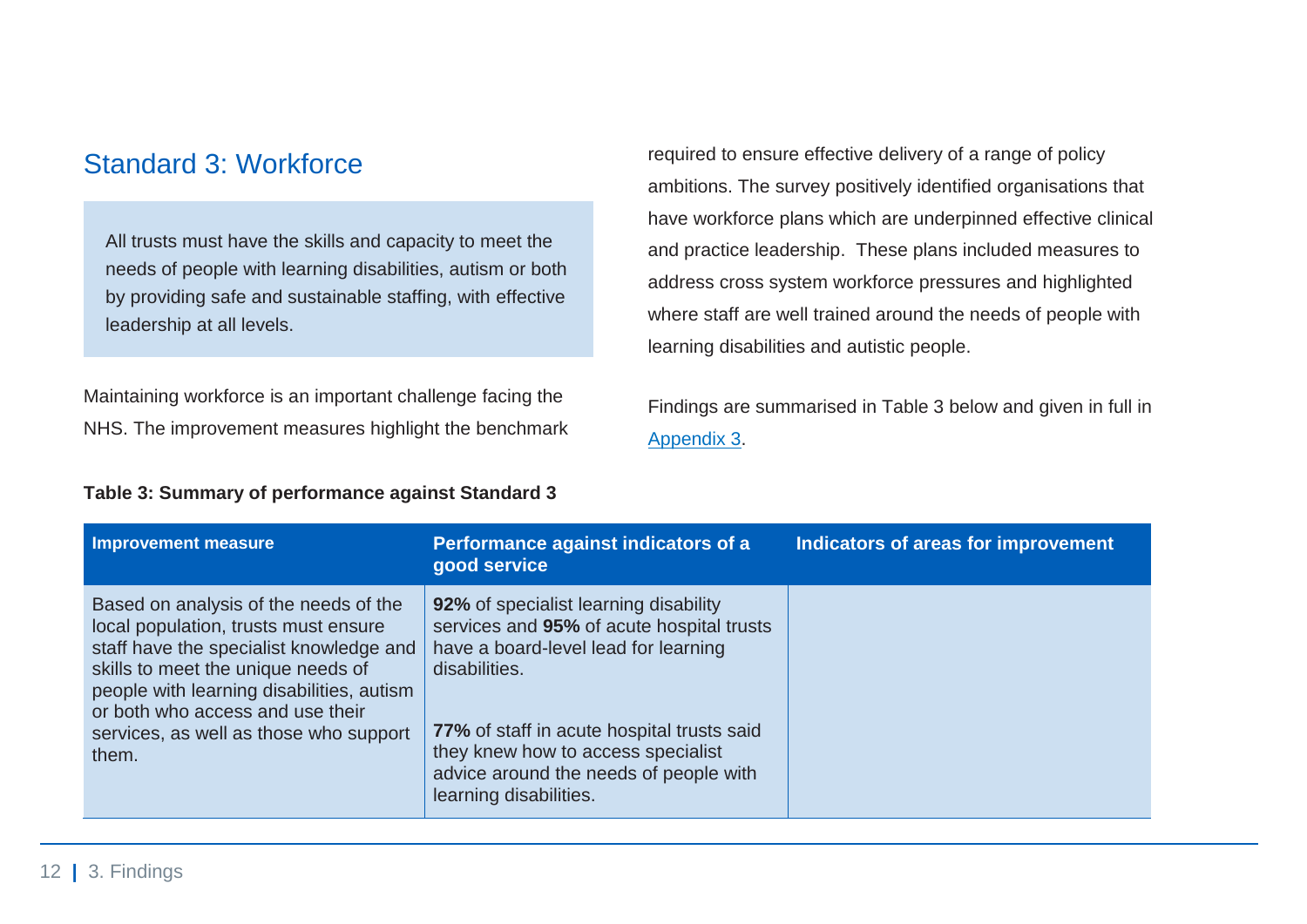| <b>Improvement measure</b>                                                                                                                                                                                                                                                                                                                                   | Performance against indicators of a<br>good service                                                                                                    | <b>Indicators of areas for improvement</b>                                                                                                                                                                                                                                                                      |
|--------------------------------------------------------------------------------------------------------------------------------------------------------------------------------------------------------------------------------------------------------------------------------------------------------------------------------------------------------------|--------------------------------------------------------------------------------------------------------------------------------------------------------|-----------------------------------------------------------------------------------------------------------------------------------------------------------------------------------------------------------------------------------------------------------------------------------------------------------------|
| Staff must be trained and then<br>routinely updated in how to deliver care<br>to people with learning disabilities,<br>autism or both who use their services,<br>in a way that takes account of their<br>rights, unique needs and health<br>vulnerabilities; adjustments to how<br>services are delivered are tailored to<br>each person's individual needs. | 79% of trusts train staff in learning<br>disability awareness; 53% of staff<br>surveyed confirmed this to be the case.                                 | Only 21% of trusts involve people with<br>learning disabilities in the delivery of<br>induction training.                                                                                                                                                                                                       |
| Trusts must have workforce plans that<br>manage and mitigate the impact of the<br>growing, cross-system shortage of<br>qualified practitioners with a<br>professional specialism in learning<br>disabilities.                                                                                                                                                | 80% of specialist learning disability<br>services have plans to introduce new<br>roles such as advanced practitioners and<br>nursing associates.       | <b>38%</b> of staff feel their trust does not have<br>enough staff with the right skills to<br>support people with learning disabilities.<br>The workforce plans for 29% of specialist<br>learning disabilities services do not<br>include data on workforce pressures<br>related to recruitment and retention. |
| Trusts must demonstrate clinical and<br>practice leadership and consideration<br>of the needs of people with learning<br>disabilities, autism or both, within local<br>strategies to ensure safe and<br>sustainable staffing.                                                                                                                                | 55% of acute hospital trusts employ acute<br>liaison nurses. The remainder have an<br>arrangement for an equivalent service<br>with another NHS trust. | 37% of trusts do not have an identified<br>care co-ordinator for people with learning<br>disabilities who have multiple long-term<br>conditions.                                                                                                                                                                |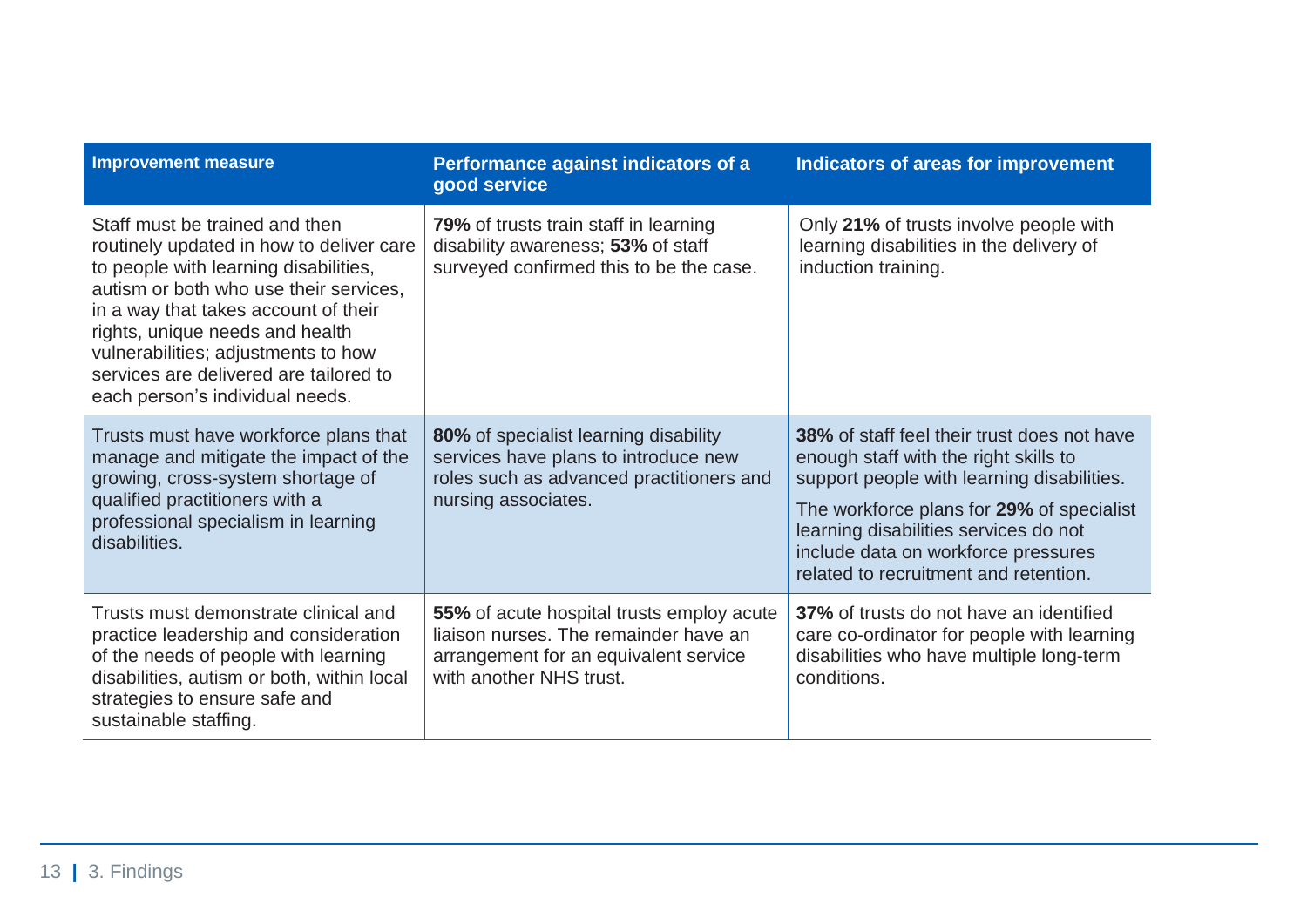#### Standard 4: Specialist services

Trusts that provide specialist learning disabilities services commissioned solely for the use of people with learning disabilities, autism or both must fulfil the objectives of national policy and strategy.

Organisations effectively meeting this standard are delivering or developing specialist community support services to reduce the likelihood of people being admitted to specialist

**Table 4: Summary of performance against Standard 4**

learning disability hospitals. They are using care and treatment reviews to avoid admissions wherever possible and making sure people have plans in place for a timely discharge. These organisations have clinical pathways aligned to an evidence base and convene regular reviews to ensure people do not take medications they do not need. These services also have active programmes to reduce the use of restrictive practices.

Findings are summarised in Table 4 below and given in full in [Appendix 4.](https://improvement.nhs.uk/resources/learning-disability-improvement-standards-nhs-trusts/)

| Improvement measure                                                                                                                                                                                          | Performance against indicators of a good<br>service                                                                                                                                                                                                                                            | Indicators of areas for improvement                                                                                                                                                                                                   |
|--------------------------------------------------------------------------------------------------------------------------------------------------------------------------------------------------------------|------------------------------------------------------------------------------------------------------------------------------------------------------------------------------------------------------------------------------------------------------------------------------------------------|---------------------------------------------------------------------------------------------------------------------------------------------------------------------------------------------------------------------------------------|
| Trusts must have plans for the<br>development of community-based<br>intensive support, including treatment<br>and support for people accessing<br>mental health services and the criminal<br>justice system. | 98% of trusts provide positive behavioural<br>support.<br>At 94% of trusts community practitioners<br>continue to be involved if a person is<br>admitted to hospital; 79% of staff<br>surveyed said this was the case.<br>73% of trusts have clear pathways for<br>intensive support services. | 44% of trusts do not provide specialist<br>community forensic services.<br>41% of intensive community support<br>services do not operate seven days a<br>week.<br>26% of intensive support services do not<br>provide crisis support. |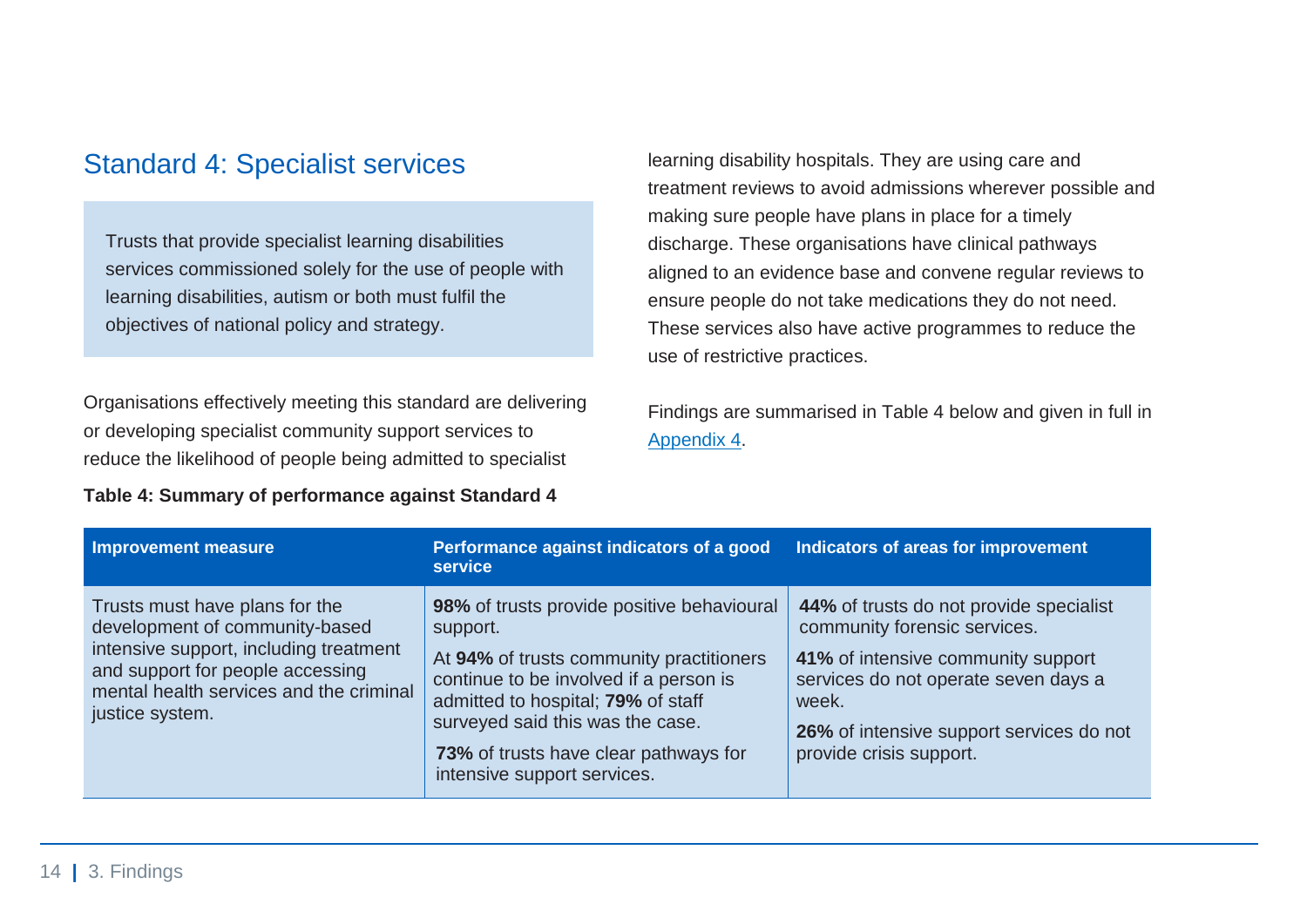| <b>Improvement measure</b>                                                                                                                                                                                                                                                                           | Performance against indicators of a good<br>service                                                                                                                                                                                          | <b>Indicators of areas for improvement</b>                                                                            |
|------------------------------------------------------------------------------------------------------------------------------------------------------------------------------------------------------------------------------------------------------------------------------------------------------|----------------------------------------------------------------------------------------------------------------------------------------------------------------------------------------------------------------------------------------------|-----------------------------------------------------------------------------------------------------------------------|
| Trusts use the care and treatment<br>review (CTR) and care and education<br>treatment review (CETR) to ensure a<br>stringent assessment is made if<br>admission is anticipated or requested,<br>and that discharge arrangements<br>ensure no individual stays longer than<br>necessary.              | 90% of intensive community support<br>teams co-ordinate transitions out of<br>inpatient services.<br>76% of specialist learning disability<br>inpatient services have governance<br>systems to monitor target and actual<br>discharge dates. |                                                                                                                       |
| Trusts have processes to regularly<br>review the medications prescribed to<br>people with learning disabilities, autism<br>or both. Specifically, prescribing of all<br>psychotropic medication should be<br>considered in line with NHS England's<br>stopping over medication programme<br>(STOMP). |                                                                                                                                                                                                                                              | Only 62% of services have a clear policy<br>to safeguard people from inappropriate<br>use of psychotropic medication. |
| Trusts providing inpatient services<br>have clinical pathways that adhere to<br>evidence-based assessment and<br>treatment, time-limited interventions<br>and measurable discharge processes<br>to ensure inpatient episodes are as<br>short as possible.                                            | 75% of trusts have processes to check<br>their care pathways are aligned to<br>national guidance and evidence.                                                                                                                               |                                                                                                                       |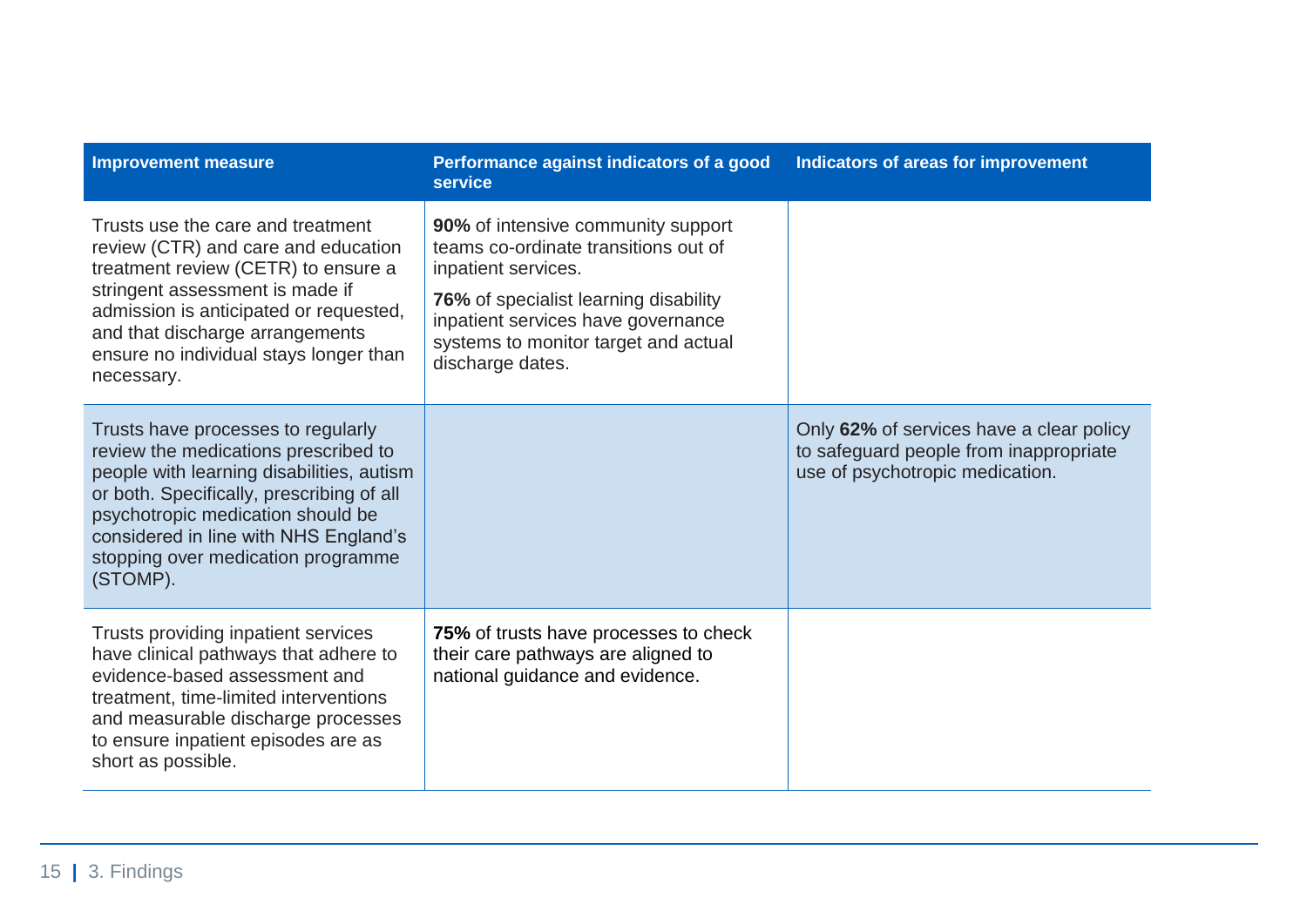| <b>Improvement measure</b>                                                                                                                                                                                                                                                                                                                                                                | Performance against indicators of a good<br>service                                                                                                   | Indicators of areas for improvement |
|-------------------------------------------------------------------------------------------------------------------------------------------------------------------------------------------------------------------------------------------------------------------------------------------------------------------------------------------------------------------------------------------|-------------------------------------------------------------------------------------------------------------------------------------------------------|-------------------------------------|
| Trusts have governance processes for<br>measuring the use of restraint and<br>other restrictive practices, including<br>detailed evidence-based<br>recommendations to support the<br>discontinuation of planned prone<br>restraints and reduction in unwarranted<br>variation in use of restrictive practices.<br>They can demonstrate that alternative<br>approaches are being deployed. | 89% of staff in specialist learning<br>disability services said they have received<br>training in reducing the need for<br>restrictive interventions. |                                     |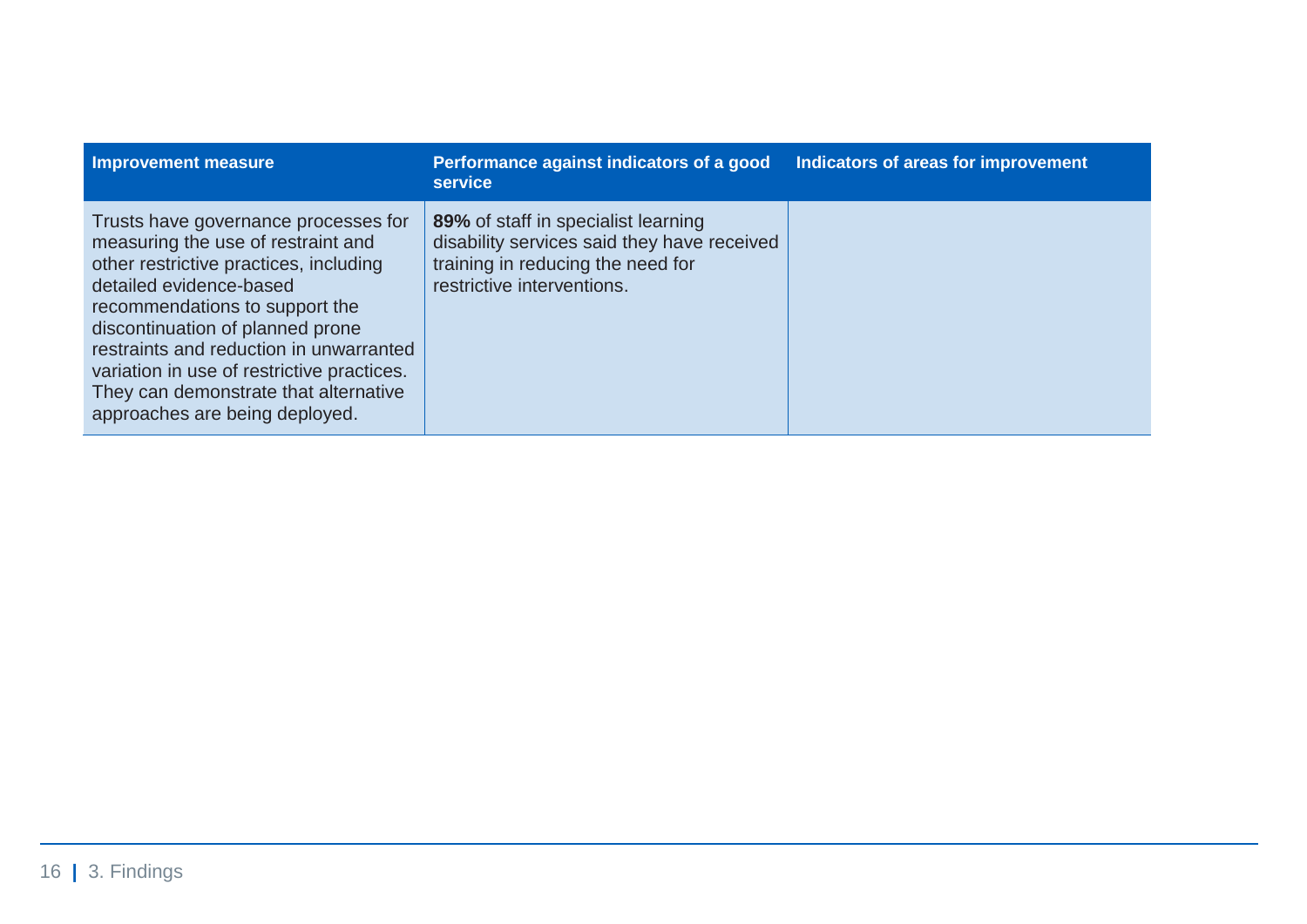### <span id="page-17-0"></span>4. Next steps

This report summarises the findings from the pilot year of the NHS Improvement learning disability improvement standards benchmarking project. All participating trusts will receive a bespoke report giving an overview of their compliance with the standards, with their individual positions highlighted against each of the standards. Participating organisations have access to their own data through the NHS Benchmarking Network [website.](http://www.nhsbenchmarking.nhs.uk/)

NHS Improvement's learning disabilities team will continue to work with colleagues in organisations across England to share best practice and shape service improvement projects at a local level. The information in this report can be used as the basis for service improvement, and we will collate and analyse metrics annually to allow trusts to monitor their improvement and identify areas of strength and weakness.

If you would like to be involved in shaping and developing the data collection metrics for next year's project, please contact [jessica.walsh1@nhs.net](mailto:jessica.walsh1@nhs.net).